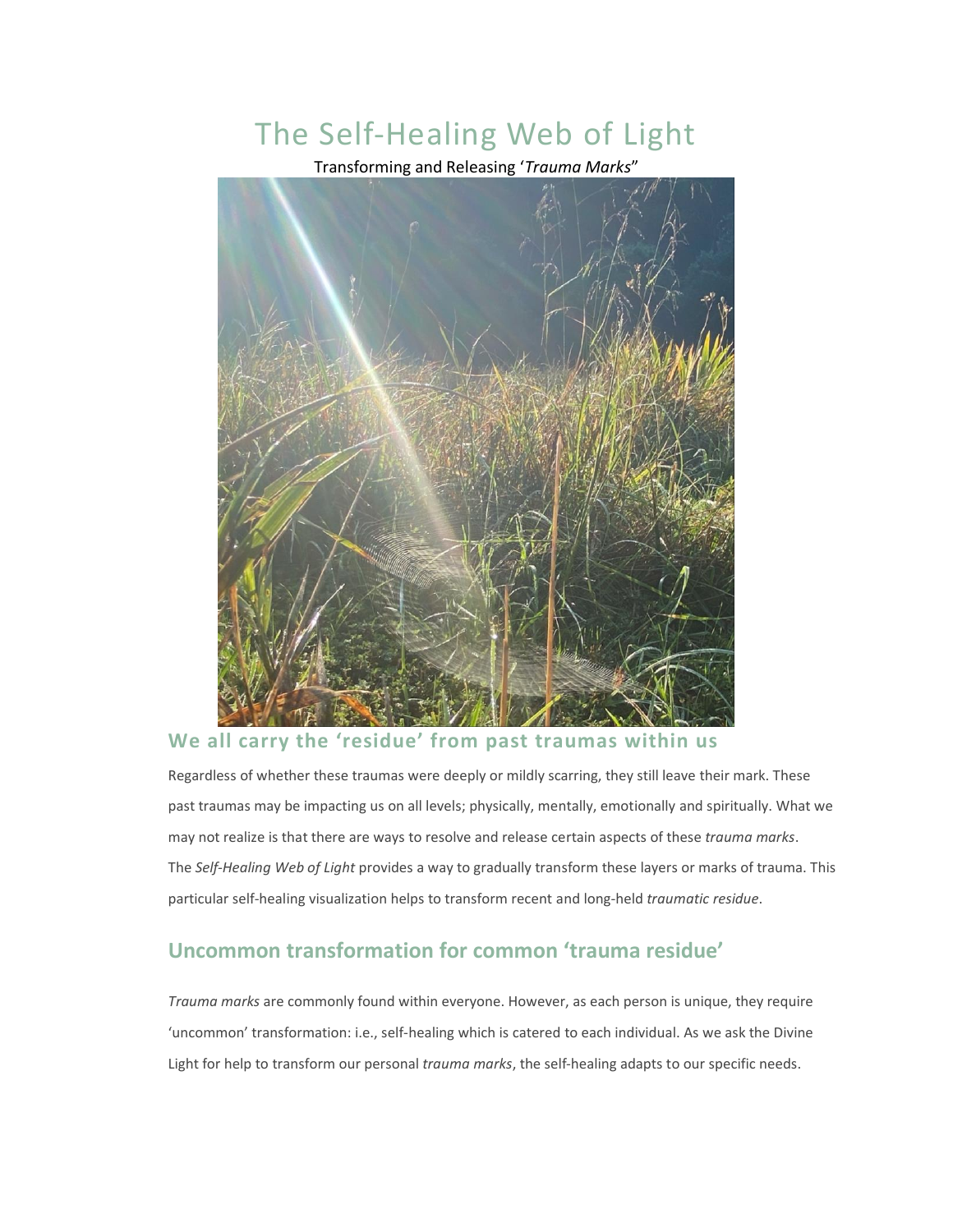# **The desire to heal is a very powerful tool**

Having a clear desire and intention to heal from past traumas, will powerfully aid this Light transformation process. Our desire to heal helps us to open to the self-healing process. Inviting Light from the highest heavens to aid in our self-healing us brings Divine assistance. When we involve Divine assistance in our self-healing journey, miracles abound.

# **Trauma leaves its mark on us and within us**

These *trauma marks* can be transformed into Light and released from the body. There are many different types of traumas held in the body: 'generic' trauma marks, death marks, PTSD marks, etc. A *trauma mark* is an energetic construct in the body which contains information from the trauma that was experienced. These marks contain mental, emotional, physical, and spiritual information. For example, a *trauma mark* from a car accident, could contain shock, trauma, fear, helplessness, anger, physical impact trauma, loss of safety and security, vulnerability, etc.

An unlimited amount of information can be stored within each *trauma mark*. Each mark might contain identical or different information. Numerous *trauma marks* may be scattered throughout the body from a single event.

# **Guided visualization to transform "what no longer serves us"**

There are two versions of this *Self-Healing Web of Light* visualization: written and audio. Both are provided as useful tools for self-healing. Before you begin the process, check in with yourself to notice how you feel, physically, mentally and emotionally.

When we visualize something, we are allowing our imagination to co-create with us. Initially, you might just 'think' through the process, which works just as well. Gradually, with practice, you may begin to imagine, with the corresponding images, what is actually occurring. Internally asking your higher self to help you visualize, to help you 'see' more, will assist the process.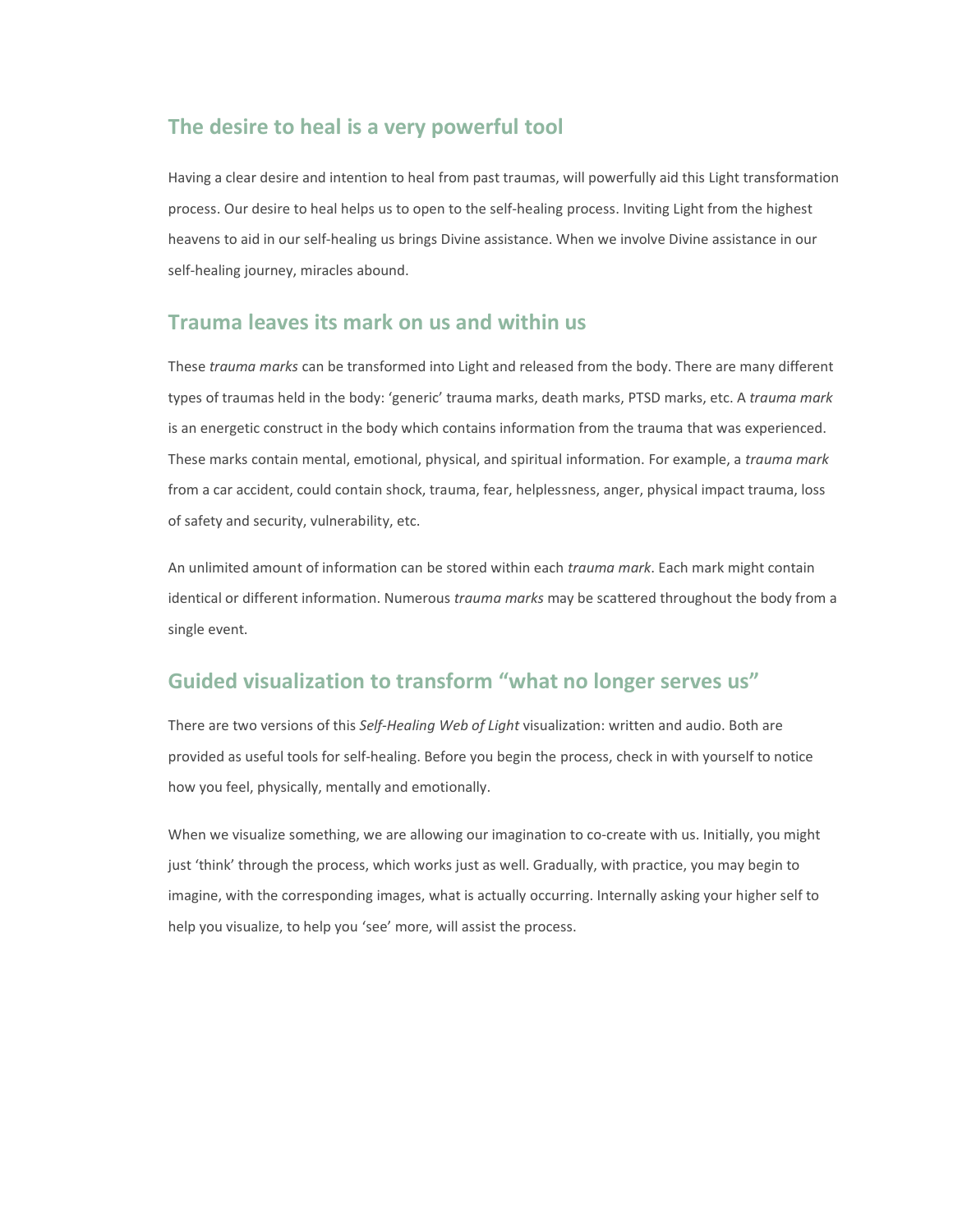# **The** *Self-Healing Web of Light* **technique**

# **Begin the visualization process:**

## 1. **Setting the intention for the session**

Set the intention for the visualization by imagining what it is you would like the process to focus on, it's helpful to be specific.

For example: (in this self-healing session of Light) "I am addressing the congestion and layers of energetic '*trauma marks'* left in my body from …………………………………………."

Pause here a moment to set this intention for the session.

## 2. **Invoke the Beings of Light for help**

You may feel called to create your own invocation, calling on the Divine beings or helpers that you resonate with.

"We are grateful for the help and guidance of the highest illumined Beings during this self-healing session. We invite God, Jesus, the brothers and sisters of the Light, the angels and the archangels, the ascended *masters to help. We give gratitude for all their help, blessings, guidance, and healing energies."*

## 3. **Invite pure Love and Light to help**

It is important to be clear about inviting only pure Love and Light to help, from the highest heavens.

"We are grateful for the presence of the holy fire Reiki, pure Love and Light, which joins us and surrounds us fully. We are showered with pure Love and Light, beams of Light coming into our body, mind and spirit, into the field above, below, and around us. We are blessed by pure Love and Light from the highest *heavens, from the highest realms."*

## 4. **Installing the three spheres of self-healing Light**

Imagining Light inside your body is energizing and promotes healing. Imagining installing these spheres of pulsing Light within the body gives you a focus for these self-healing centers.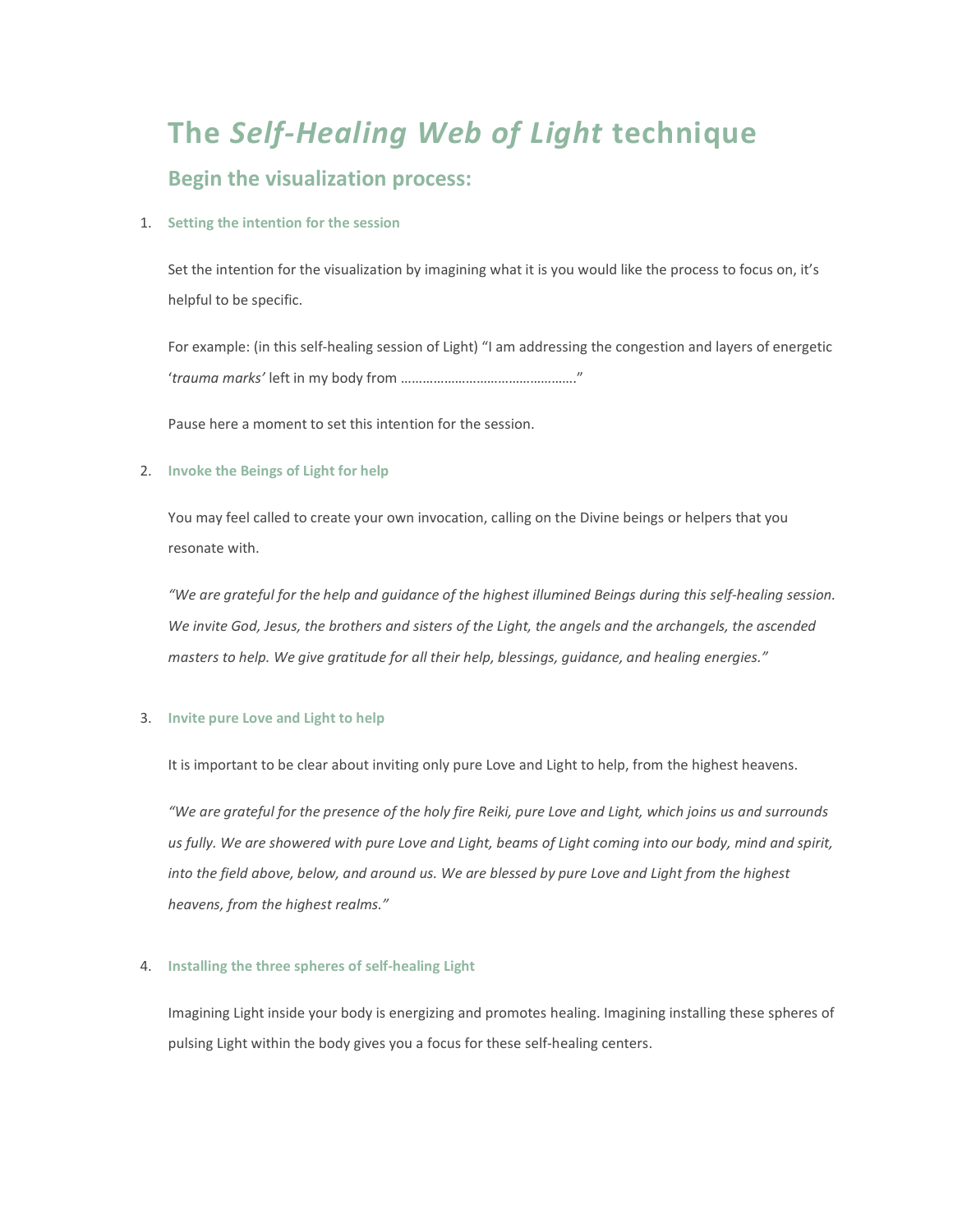• Imagine now, that three small spheres of Light are being installed in three locations in your body; one at the base of your skull, inside your head, one in your lower abdomen area and one in the center of your chest. These spheres of Light are filled with continuously, pulsing beams of Light, which send Light throughout and around the entire body.

#### 5. **The spheres of Light energetically connect**

Once these three spheres of Light are installed in the body, they begin connecting energetically to one another.

- Imagine a *'figure 8*' of Light energy moving back and forth between the head sphere to the heart sphere.
- Then, imagine a *'figure 8*' of Light energy moving back and forth between the heart sphere and the abdominal sphere.

#### 6. **The web of Light expands**

Once connected, the spheres of Light begin expanding into a web of Light throughout your entire body.

- Imagine this web of healing Light energy begins sending pulses of Light, waves of Light, ripples of Light throughout your entire body. These waves of Light act like a sonar pulse moving through water.
- These waves of Light find the '*trauma marks'* that are hidden in the body. When these waves find or bump into a '*trauma mark*,' they begin to transform this energetic congestion into Light.
- After each pocket of congestion or '*trauma mark'* is transformed into Light, they begin to draw together into a clump, much like a magnet.

## 7. **The Black sphere of Light**

The Light-filled *trauma marks* are drawn to one another and coalesce into a black sphere of Light.

Imagine this sphere of Light to appear between the heart and abdominal spheres, resting just outside the body.